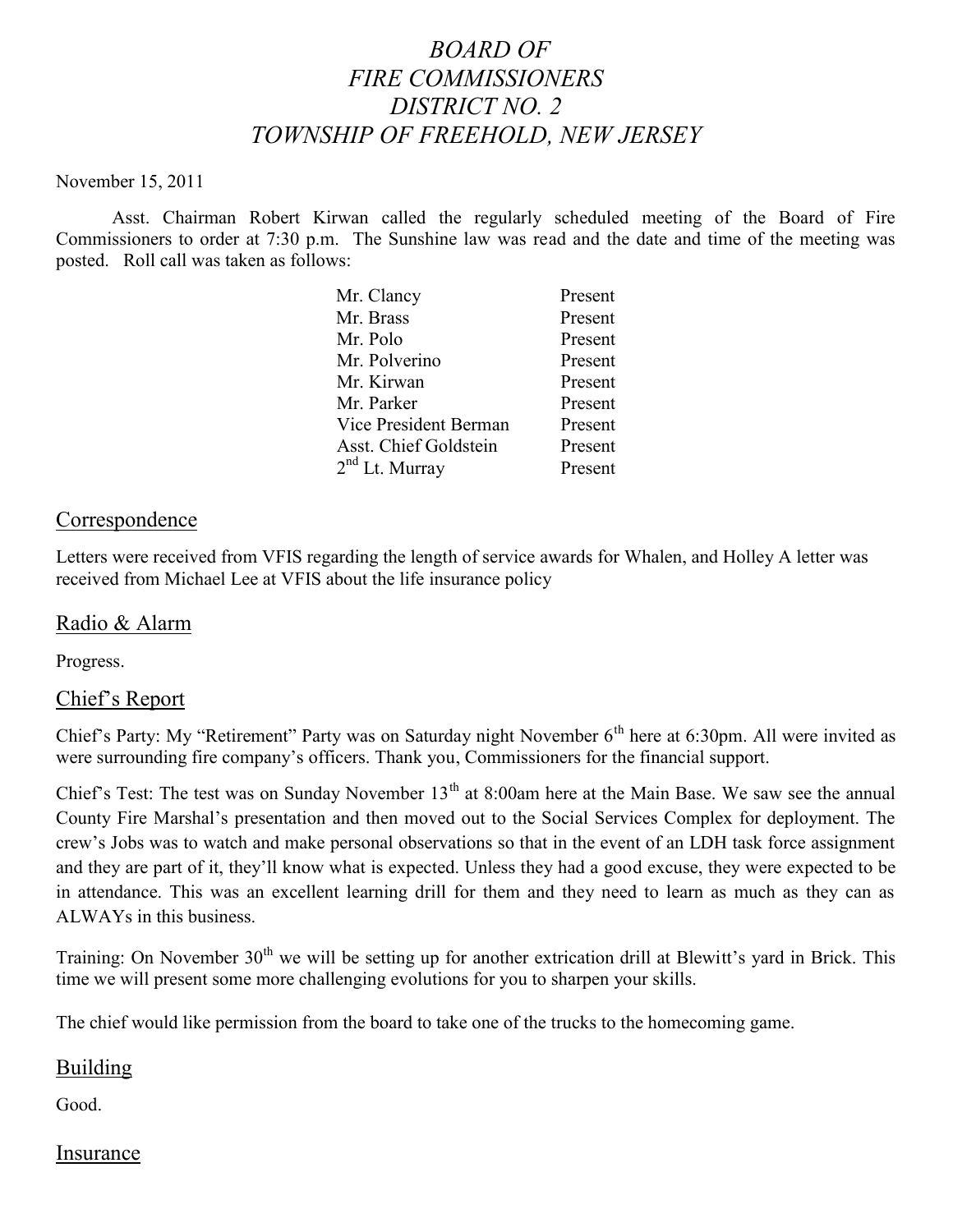Progress.

# **Maintenance**

77- The headset has to be rewired.

75 – The wireless headset needs to be fixed.

# **New Business**

Mr. Polo would like to replace all of the keypads to the doors from Apple Locksmith the cost for all 9 would be \$4,511.00.

The Fire Co. is going to bring the lease agreement back to the Trustees for discussion and if they agree to the terms. They are also going to have an attorney take a look it over.

The Officers wanted to know what the board's feelings on the driver training restrictions are. The board stated that it is up to the officers to decide what truck you can train on first.

#### Old Business

The 2012 Resolution was adopted, signed and will be delivered to the accountant.

# Treasurer's Report

Freehold Savings Bank

|                | Checking                                       | 3,415.46       |  |
|----------------|------------------------------------------------|----------------|--|
| Money Market   |                                                | 928,461.40     |  |
|                | CD                                             | 722,643.49     |  |
| Total assets:  |                                                | \$1,654,520.35 |  |
| November Bills |                                                |                |  |
| 8125           | Kempton Flags (rewritten from $Ck \neq 8069$ ) | 247.00         |  |
| 8126           | JCP & L                                        | 546.29         |  |
| 8127           | NJ Natural Gas                                 | 97.05          |  |
| 8128           | Verizon                                        | 416.80         |  |
| 8129           | Verizon Wireless                               | 849.52         |  |
| 8130           | Fed. Licensing                                 | 119.00         |  |
| 8131           | <b>Staples</b>                                 | 440.24         |  |
| 8132           | Cablevision                                    | 224.70         |  |
| 8133           | <b>Cummins Power System</b>                    | 1,575.00       |  |
| 8134           | Mid-Atlantic Fire & Air                        | 633.50         |  |
| 8135           | <b>American Uniform Supply</b>                 | 230.97         |  |
| 8136           | Twp. Of Freehold                               | 1,646.77       |  |
| 8137           | NJ Fire Equip.                                 | 2,197.45       |  |
| 8138           | Jersey Coast Fire                              | 118.90         |  |
| 8139           | Fire & Safety                                  | 2,156.84       |  |
| 8140           | Twp. Of Freehold                               | 1,220.11       |  |
| 8141           | <b>ESI</b> Equip                               | 162.15         |  |
| 8142           | <b>US Grounds</b>                              | 459.47         |  |
| 8143           | Corbin Electric                                | 675.00         |  |
| 8144           | Carol Goldberg                                 | 500.00         |  |
| 8145           | Rozzarios Deli                                 | 744.14         |  |
| 8146           | Romeo's Pizza and More                         | 435.00         |  |
| 8147           | <b>Dunkin Donuts</b>                           | 251.31         |  |